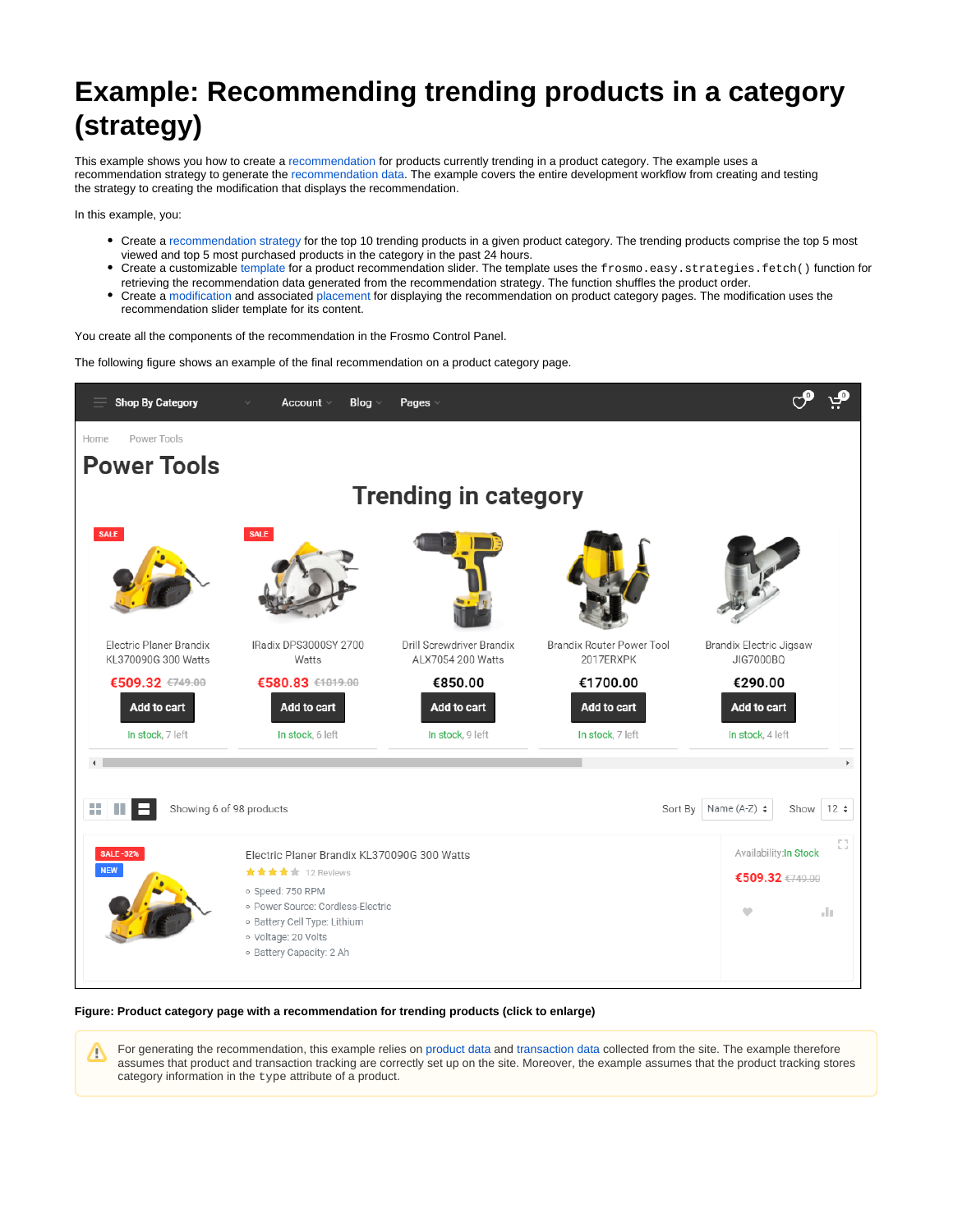If you're trying out this example on a production site, but do not want the example to interfere with production content, use either [test mode](https://docs.frosmo.com/display/ui/Test+mode) or a [workspace](https://docs.frosmo.com/display/platform/Feature%3A+Workspace) in creating the example. You can also safely [preview the modification](https://docs.frosmo.com/display/ui/Previewing+the+modification) from the Control Panel.

To create the recommendation:

☑

- 1. [Create and test the recommendation strategy.](#page-1-0)
- 2. [Create the recommendation slider template.](#page-2-0)
- 3. [Create the modification and associated placement for displaying the recommendation on product category pages.](#page-9-0)

### <span id="page-1-0"></span>Creating and testing the recommendation strategy

The recommendation strategy returns up to 5 products most often viewed and up to 5 products most often purchased in a given category in the past 24 hours.

To create and test the recommendation strategy:

- 1. In the Control Panel, select **Data Management > Recommendations > Strategies**.
- 2. Click **Create recommendation strategy**.
- 3. Define the following settings:
	- **Name**: Enter "Trending in category". Note that the ID automatically completes to "trending-in-category".
	- **Page type**: Select **category**.
	- **Algorithms**: Select the following algorithms (in order):
		- **Most viewed on the site in the past 24 hours**, **5 items**
		- **Most bought on the site in the past 24 hours**, **5 items**
	- **Filters**: Select **Only return items whose type matches the viewed category**. This limits the recommended products to the category currently viewed by the visitor.
	- **Affinity**: Feel free to set the slider to any level you want. The higher the level, the more each visitor's [affinities](https://docs.frosmo.com/display/platform/Feature%3A+Affinity), if known, drive the recommendation results they get.

The following figure shows the complete recommendation strategy in the Control Panel. Click the figure to view a larger version.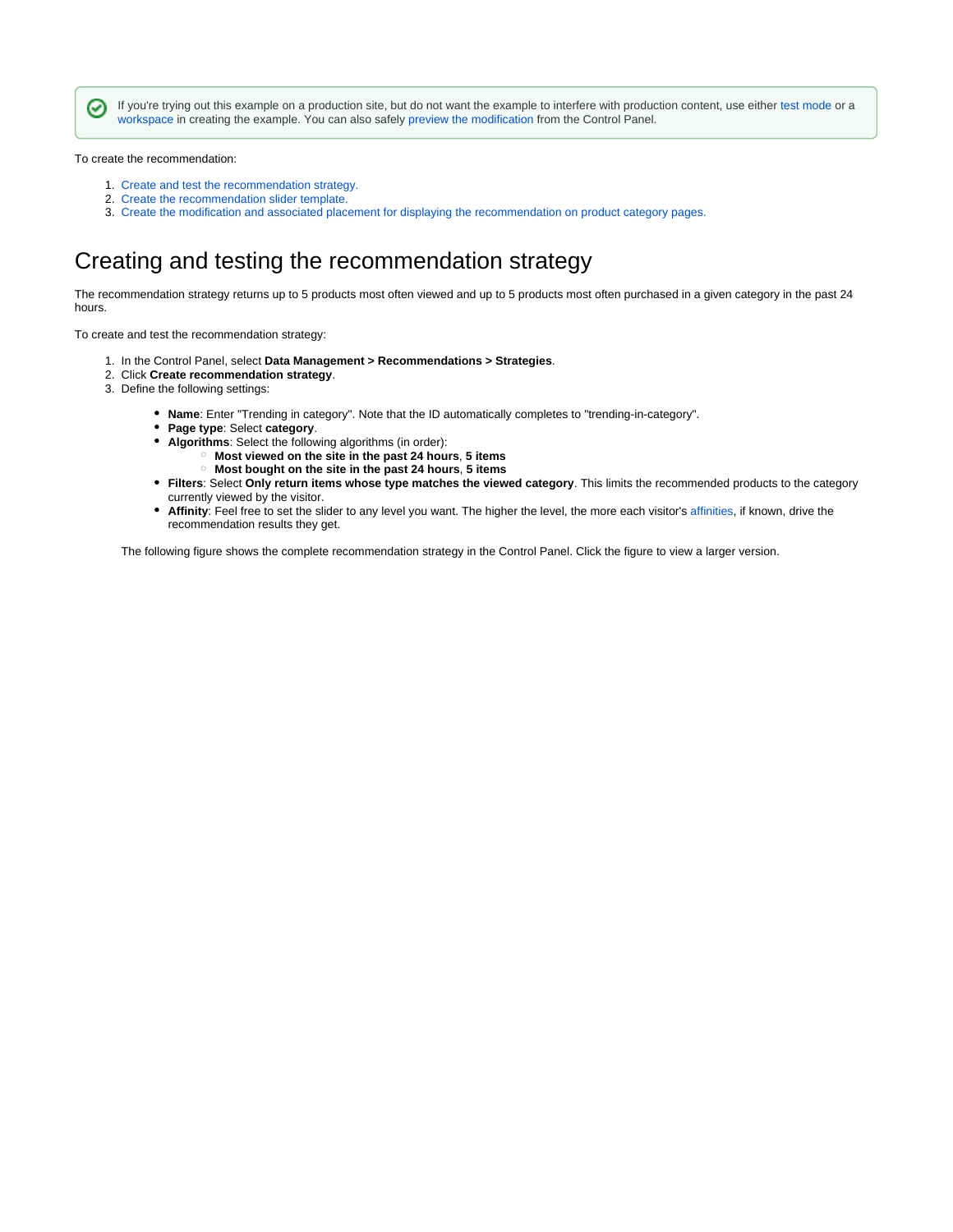| Name*                                                                                                                                                                                                                                                                 |
|-----------------------------------------------------------------------------------------------------------------------------------------------------------------------------------------------------------------------------------------------------------------------|
| Trending in category                                                                                                                                                                                                                                                  |
| $ID^*$<br>The ID is automatically generated based on the name. You can edit the ID when you create a new<br>strategy, but only until you save the strategy for the first time. Learn more<br>trending-in-category                                                     |
| Description                                                                                                                                                                                                                                                           |
| Page type *<br>Select the type of page on which the recommendation is displayed. Learn more<br>category $\smile$                                                                                                                                                      |
| <b>Fixed items</b>                                                                                                                                                                                                                                                    |
| Define items that are always displayed in the recommendation. The algorithms, filters, and<br>shuffling do not apply to these items. Learn more<br>Add item                                                                                                           |
| Algorithms                                                                                                                                                                                                                                                            |
| Select the algorithms for the strategy, and set the number of items returned by each algorithm.<br>Learn more<br>items<br>Most viewed on the site in the past 2 $\checkmark$<br>5<br>items<br>Most bought on the site in the past $2\checkmark$<br>5<br>Add algorithm |
| Filters                                                                                                                                                                                                                                                               |
| Create filters to further refine the set of items returned by the strategy. Learn more<br>$\blacktriangleright$ Only return items whose type matches the viewed category<br>Only return items whose categories include the viewed category<br>Add filter              |
|                                                                                                                                                                                                                                                                       |
| Affinity                                                                                                                                                                                                                                                              |
| Set the level of visitor affinity applied to the recommendation. The higher the level, the more<br>personalized the set of recommended items is for each visitor. Learn more                                                                                          |
| No affinity applied<br>Full affinity applied                                                                                                                                                                                                                          |

For more information about the settings, see [Creating and editing a recommendation strategy](https://docs.frosmo.com/display/ui/Creating+and+editing+a+recommendation+strategy#Creatingandeditingarecommendationstrategy-Recommendationstrategysettings).

- 4. Click **Save**. The Frosmo Platform generates the recommendation data for the new strategy. The data generation may take a while.
- 5. Test the strategy by previewing the products it returns:
	- a. In the **Preview** section, in the empty field, enter the name of a category whose recommended products you want to preview. The name must be the exact full name tracked for the category by the platform.
	- b. Click **Show**. The preview displays the recommended products in slot order, that is, in the order in which the items are recommended to visitors. The preview also displays selected information, such as ID and name, for each product.

You have created and tested the recommendation strategy. You can now use its recommendation data in a modification.

# <span id="page-2-0"></span>Creating the recommendation slider template

The template creates a simple product recommendation slider. The template provides variation content options for defining the slider title, selecting the recommendation strategy to use, and selecting the maximum number of products to display in the slider. The template uses content prerendering to fetch and process the recommendation data before building and rendering the final slider element.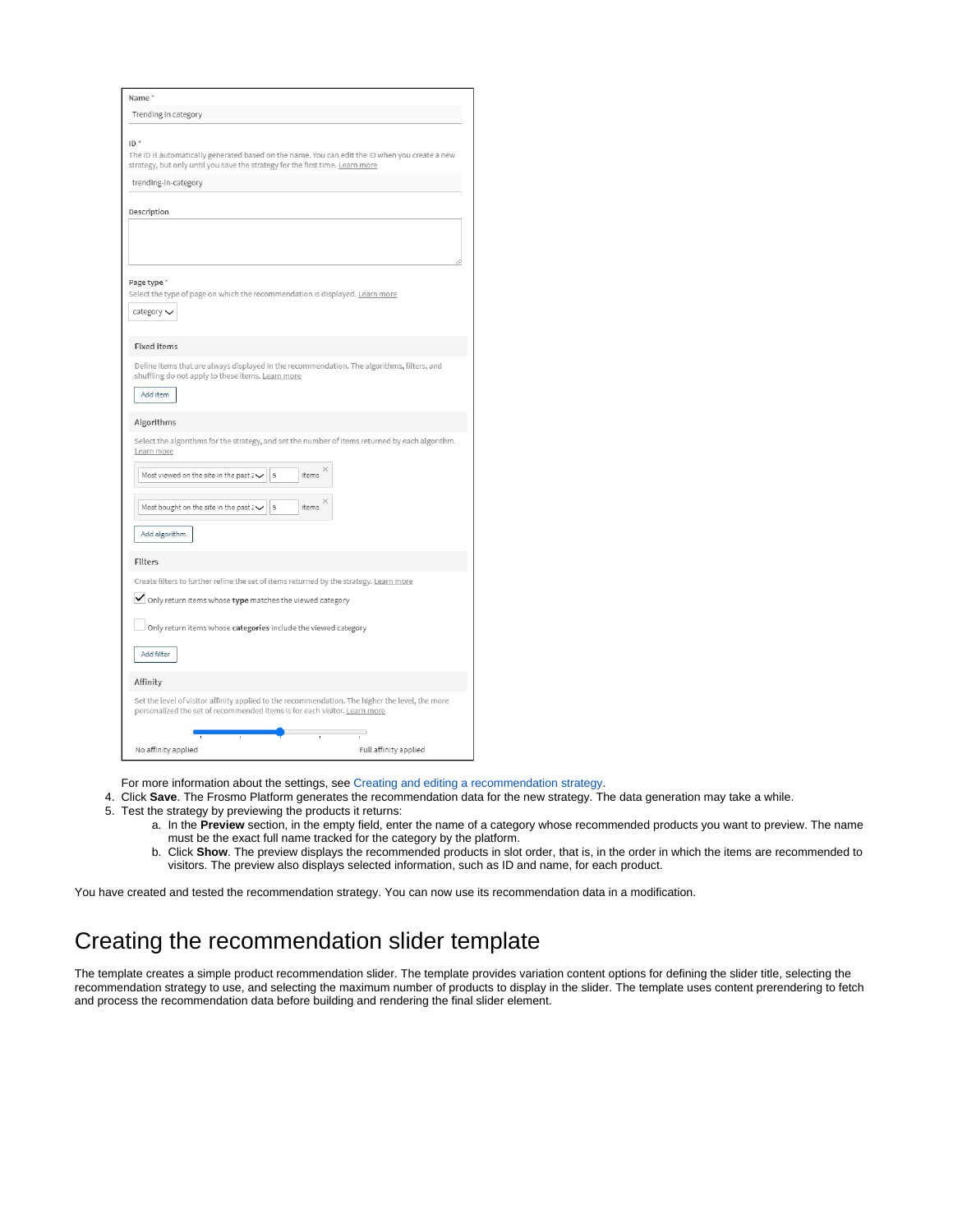

#### **Figure: Customizable visual parts of the recommendation slider (click to enlarge)**

To create the recommendation slider template:

- 1. In the Control Panel, select **Modifications > Templates**.
- 2. Click **Create template**.
- 3. Define the following settings:
	- **Name**: Enter "Product recommendation slider".
	- **Export content**: Leave this field to **Automatic**.
	- **Content**: Enter the following content for the template.

#### **Content for the template**

```
<!-- HTML content of the modification -->
<div class="container">
     <h1 class="reco-title">{{title}}</h1>
     <div class="reco-slider">
         <div class="reco-slider-products">
              {{#products}}
             <div class="reco-slider-product-container">
                  <a class="product" href="{{{attributes.url}}}" data-product-id="{{id}}">
                      <img alt="{{{name}}}" class="product-image" src="{{attributes.image}}" />
                      <div class="product-name">{{{name}}}</div>
                      <div class="product-price">{{attributes.price}} €</div>
                 \langlea>
              </div>
             {{/products}}
        \langlediv>\langlediv></div>
<!-- CSS for styling the HTML content of the modification -->
<style>
     .reco-title {
         text-align: center;
     }
     .reco-slider {
         display: flex;
         flex-direction: column;
         margin-bottom: 20px;
         width: 100%;
         max-width: 100vw;
     }
```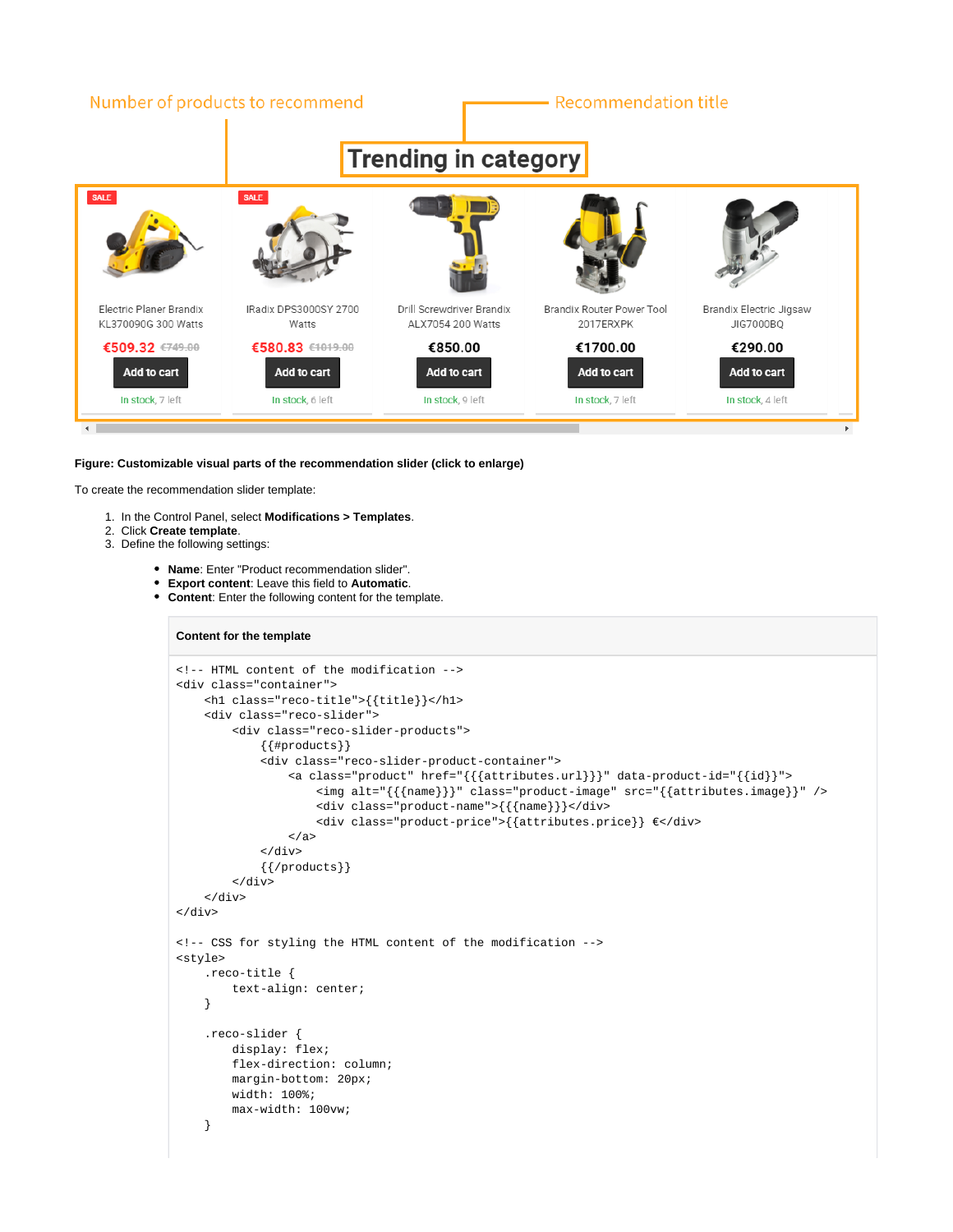```
 .reco-slider > * {
    box-sizing: border-box;
 }
 .reco-slider-products {
     display: flex;
     overflow-x: scroll;
     /* Scroll snap for browsers that support it */
     scroll-snap-type: x mandatory;
     /* Use momentum-based scrolling on wekbit */
     -webkit-overflow-scrolling: touch;
 }
 .product {
    display: flex;
    flex-direction: column;
     /* Product card spacing */
     margin: 0.5em;
     /* Product card padding */
     padding: 0.5em;
     background-color: white;
     border: 0 none;
     border-bottom: 2px solid #dcdcdc;
     box-shadow: 0 1px 1px rgba(0,0,0,0.05);
     /* Scroll snap for browsers that support it */
     scroll-snap-align: start;
 }
 .product-image {
    align-self: center;
     object-fit: contain;
     width: 100%;
     max-width: 100%;
    min-height: 10em;
    max-height: 10em;
    padding-bottom: 0.5em;
 }
 .product-name {
     /* Webkit ellipsis (...) */
    display: -webkit-box;
    -webkit-line-clamp: 2;
     -webkit-box-orient: vertical;
     min-height: 2.8em;
     max-height: 2.8em;
     overflow: hidden;
     color: #303030;
    font-weight: bold;
    line-height: 1.4em;
     text-align: center;
 }
 .product-price {
    color: #7a7a7a;
    font-weight: bold;
    font-size: 20px;
    line-height: 1.4em;
     text-align: center;
 }
 /* Responsive container */
 .reco-slider-product-container {
    /* Leave 3rd item as teaser */
     min-width: 45%;
     max-width: 45%; /* Force size even if 1 item */
 }
 @media (min-width: 700px) {
     .reco-slider-product-container {
         /* Leave 4th item as teaser */
```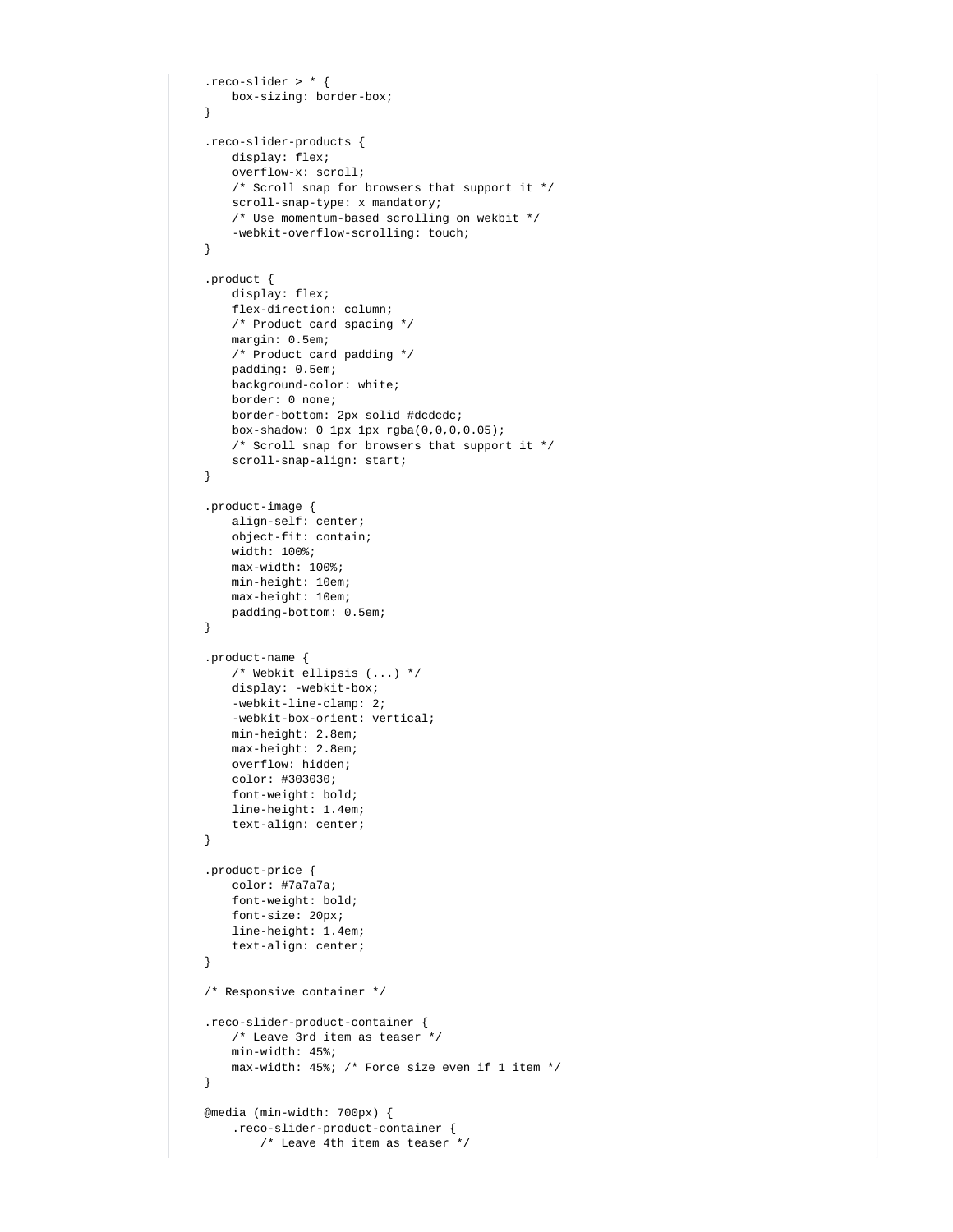```
 min-width: 32%;
             max-width: 32%;
         }
     }
     @media (min-width: 850px) {
         .reco-slider-product-container {
             /* Leave 5th item as teaser */
             min-width: 23.5%;
             max-width: 23.5%;
         }
     }
     @media (min-width: 1024px) {
         .reco-slider-product-container {
             /* Leave 6th item as teaser */
             min-width: 19.5%;
             max-width: 19.5%;
         }
     }
</style>
```
The content defines the HTML and CSS code for the recommendation slider. The content includes multiple [Mustache tags,](https://mustache.github.io/mustache.5.html) which need to be replaced with specific values in the final rendered content.

Feel free to edit the content to adapt the slider to your site's layout and style. **Content prerenderer**: Enter the following content prerenderer for the template.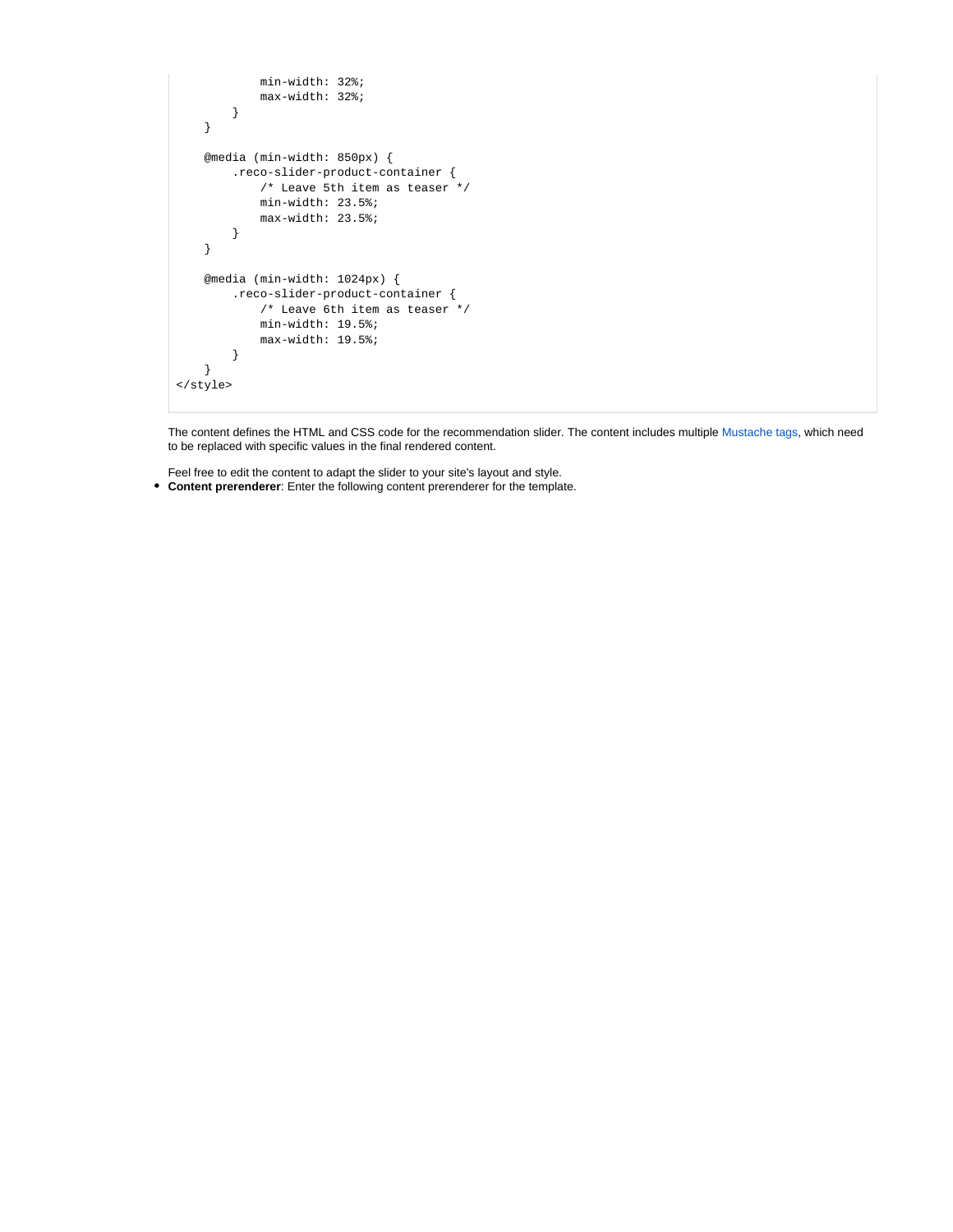**Content prerenderer for the template**

```
/**
 * Get the recommendation data, and render the recommendation with that data.
  * @returns {void}
  */
function createRecommendation() {
     // Get the recommendation strategy selected in the modification variation.
     var strategy = templateInstance.options.strategy;
     // Get the latest recommendation data generated with the selected strategy. Shuffle the 
results.
     frosmo.easy.strategies.fetch(strategy, {shuffle: true})
         // Extract the recommendation data from the response, and render the recommendation with 
the data.
         .then(function (response) {
             var data = response.data;
             renderRecommendation(data);
         })
         .catch(function (error) {
             console.error(error);
         });
}
/**
  * Render the recommendation.
  * @param {string} data Recommendation data to render
  * @returns {void}
  */
function renderRecommendation(data) {
     // Build the content options for the template renderer.
     // Restrict the number of products based on "numberOfProducts".
    var options = \{ title: templateInstance.options.title,
         products: data.slice(0, templateInstance.options.numberOfProducts)
     };
     // Render the template content with the content options.
     templateInstance.render(options);
}
createRecommendation();
```
The content prerenderer:

- a. Fetches the recommendation data by calling the frosmo.easy.strategies.fetch() function. The first parameter of the function is the ID of the recommendation strategy to use, which the prerenderer gets from the strategy content option. The second parameter instructs the strategy to shuffle its results. For more information about the function, see Retrieving [recommendation data for strategies.](https://docs.frosmo.com/display/dev/Retrieving+recommendation+data+for+strategies)
- b. Builds the final content options with which to render the template content. These are the values for the Mustache tags in the c. Renders the template content with the final content options. content. The values include the recommendation title, which comes from the title content option set in the modification variation, and the final set of recommended products, which the prerenderer extracts from the recommendation data based on the numberOfProducts content option set in the modification variation.
- **Content options schema**: Enter the following content options schema for the template.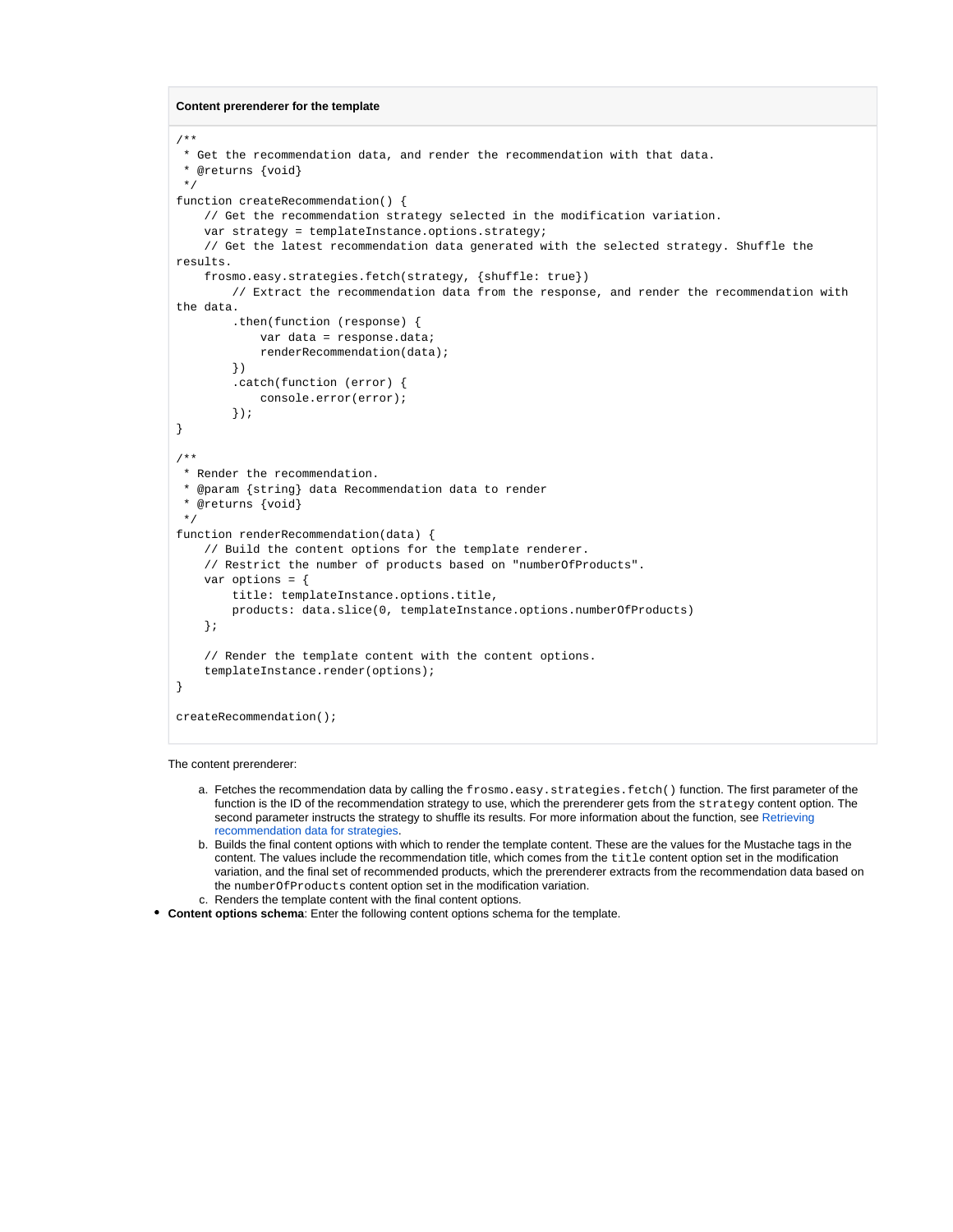**Content options schema for the template**

```
{
     "type": "object",
     "title": "",
     "properties": {
         "title": {
             "type": "string",
             "title": "Recommendation title"
         },
         "strategy": {
             "type": "string",
             "title": "Recommendation strategy"
         },
         "numberOfProducts": {
              "type": "integer",
              "title": "Number of products to recommend",
             "default": 5,
             "minimum": 1,
             "maximum": 10
         }
     },
     "required": [
         "title",
         "strategy",
         "numberOfProducts"
     ]
}
```
The schema describes the following content options, which must be set in the content options UI of the modification variation:

- **Recommendation title** (title)
- **Recommendation strategy** (strategy)
- **Number of products to recommend** (numberOfProducts)

The template uses all three content options to create the final recommendation slider element. While the template content uses title as is, the content prerenderer uses strategy and numberOfProducts to produce the final set of recommended products with whose data the recommendation slider gets populated.

 $\bullet$ **Content options UI schema**: To further customize the content options UI, enter the following content options UI schema for the template.

**Content options UI schema for the template**

```
{
     "title": {
         "ui:placeholder": "Enter a display title for the recommendation"
     },
     "strategy": {
         "ui:field": "RecommendationStrategySelector"
     }
}
```
The UI schema sets the **Recommendation strategy** field to be rendered as a RecommendationStrategySelector widget and defines a placeholder text for the **Recommendation title** field.

The following figure shows the complete template in the Control Panel. Click the figure to view a larger version.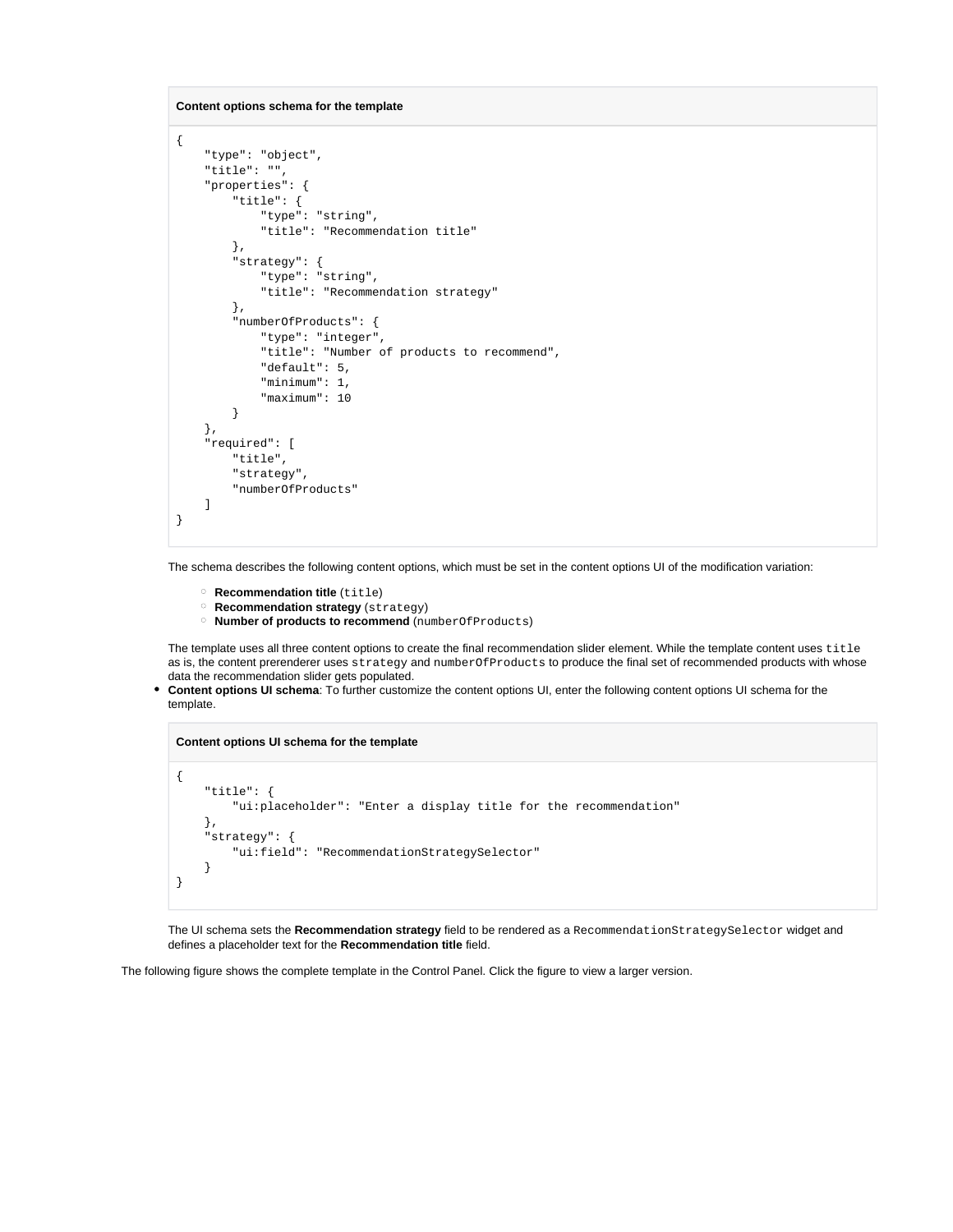| Description                                         |                                                                                                                                                                                                                                                                                                                              |
|-----------------------------------------------------|------------------------------------------------------------------------------------------------------------------------------------------------------------------------------------------------------------------------------------------------------------------------------------------------------------------------------|
|                                                     |                                                                                                                                                                                                                                                                                                                              |
|                                                     | Enter a description for the template                                                                                                                                                                                                                                                                                         |
| <b>Export content</b><br>more<br>Automatic $\smile$ | If you plan to use this template in a modification that has content preloading enabled, select when<br>to export the template content to the custom script. The recommended option is Automatic. Learn<br>The template content is currently not exported.                                                                    |
| Content*                                            |                                                                                                                                                                                                                                                                                                                              |
|                                                     | Enter the template content. Modification variations that use the template get rendered with this<br>content. Learn more                                                                                                                                                                                                      |
| i                                                   | 1 HTML content of the modification<br>2 - <div class="container"></div>                                                                                                                                                                                                                                                      |
| 3<br>$4 -$                                          | <h1 class="reco-title">{{title}}</h1><br><div class="reco-slider"></div>                                                                                                                                                                                                                                                     |
| $5 -$<br>6                                          | <div class="reco-slider-products"><br/>{{#products}}</div>                                                                                                                                                                                                                                                                   |
| $7*$                                                | <div class="reco-slider-product-container"></div>                                                                                                                                                                                                                                                                            |
| $8 -$                                               | <a class="product" data-product<br="" href="{{{attributes.url}}}"><math>-id = "\{id}\} "&gt;</math></a>                                                                                                                                                                                                                      |
| 9                                                   | <img alt="{{{name}}}" class="product-image" src<br=""/> ="{{attributes.image}}" />                                                                                                                                                                                                                                           |
| 10<br>11                                            | <div class="product-name">{{{name}}}</div><br><div class="product-price">{{attributes.price}} €</div>                                                                                                                                                                                                                        |
| 12                                                  | $\langle$ /a>                                                                                                                                                                                                                                                                                                                |
| 13<br>14                                            | <br>${$ { $\mathcal{L}}$ products}}                                                                                                                                                                                                                                                                                          |
| 15<br>16                                            | <br>                                                                                                                                                                                                                                                                                                                         |
| $\overline{7}$<br>8<br>$\overline{9}$<br>10         | var strategy = templateInstance.options.strategy;<br>// Get the latest recommendation data generated with the selected<br>strategy. Shuffle the results.<br>frosmo.easy.strategies.fetch(strategy, {shuffle: true})<br>// Extract the recommendation data from the response, and render the<br>recommendation with the data. |
| $11 -$<br>12                                        | then(function (response) {.<br>var data = response.data;                                                                                                                                                                                                                                                                     |
| 13                                                  |                                                                                                                                                                                                                                                                                                                              |
| 14                                                  | renderRecommendation(data);<br>$\rangle$                                                                                                                                                                                                                                                                                     |
| $15 -$                                              | .catch(function (error) {                                                                                                                                                                                                                                                                                                    |
|                                                     | Content options schema<br>If the template content must be customized or otherwise configured in a modification variation,<br>define the appropriate content options as a JSON schema. Learn more                                                                                                                             |
| $1 - ($<br>$\overline{2}$                           | "type": "object",                                                                                                                                                                                                                                                                                                            |
| 3<br>$4 -$                                          | title"<br>"properties": {                                                                                                                                                                                                                                                                                                    |
| $5 -$<br>6                                          | "title": {                                                                                                                                                                                                                                                                                                                   |
| 7<br>8                                              | "type": "string",<br>"title": "Recommendation title"                                                                                                                                                                                                                                                                         |
| $9 -$                                               | },                                                                                                                                                                                                                                                                                                                           |
| 10<br>11                                            | "strategy": {<br>"type": "string",<br>"title": "Recommendation strategy"                                                                                                                                                                                                                                                     |
| 12<br>$13 -$                                        | },<br>"numberOfProducts": {                                                                                                                                                                                                                                                                                                  |
| 14<br>15                                            |                                                                                                                                                                                                                                                                                                                              |
| 16<br>17                                            | "type": "integer",<br>"title": "Number of products to recommend",<br>"default": 5,<br>"minimum": $1$ ,                                                                                                                                                                                                                       |
| 18                                                  | "maximum": 10                                                                                                                                                                                                                                                                                                                |
|                                                     | Content options UI schema                                                                                                                                                                                                                                                                                                    |
|                                                     | If you want to customize the content options UI, define a UI schema for it. Learn more                                                                                                                                                                                                                                       |
| $1 - \{$<br>$2 -$                                   | "title": {                                                                                                                                                                                                                                                                                                                   |
| 3<br>$\overline{4}$                                 | "ui:placeholder": "Enter a display title for the recommendation"                                                                                                                                                                                                                                                             |
| $5 -$                                               | },<br>"strategy": {                                                                                                                                                                                                                                                                                                          |
| $\,$ 6<br>7                                         | "ui:field": "RecommendationStrategySelector"<br>ł                                                                                                                                                                                                                                                                            |
| 8<br>3                                              |                                                                                                                                                                                                                                                                                                                              |
|                                                     |                                                                                                                                                                                                                                                                                                                              |
|                                                     |                                                                                                                                                                                                                                                                                                                              |
|                                                     |                                                                                                                                                                                                                                                                                                                              |

For more information about the settings, see [Creating and editing a template.](https://docs.frosmo.com/display/ui/Creating+and+editing+a+template#Creatingandeditingatemplate-Templatesettings)

4. Use the content options UI preview at the bottom of the editor to test that the content options schema and content options UI schema are correctly defined.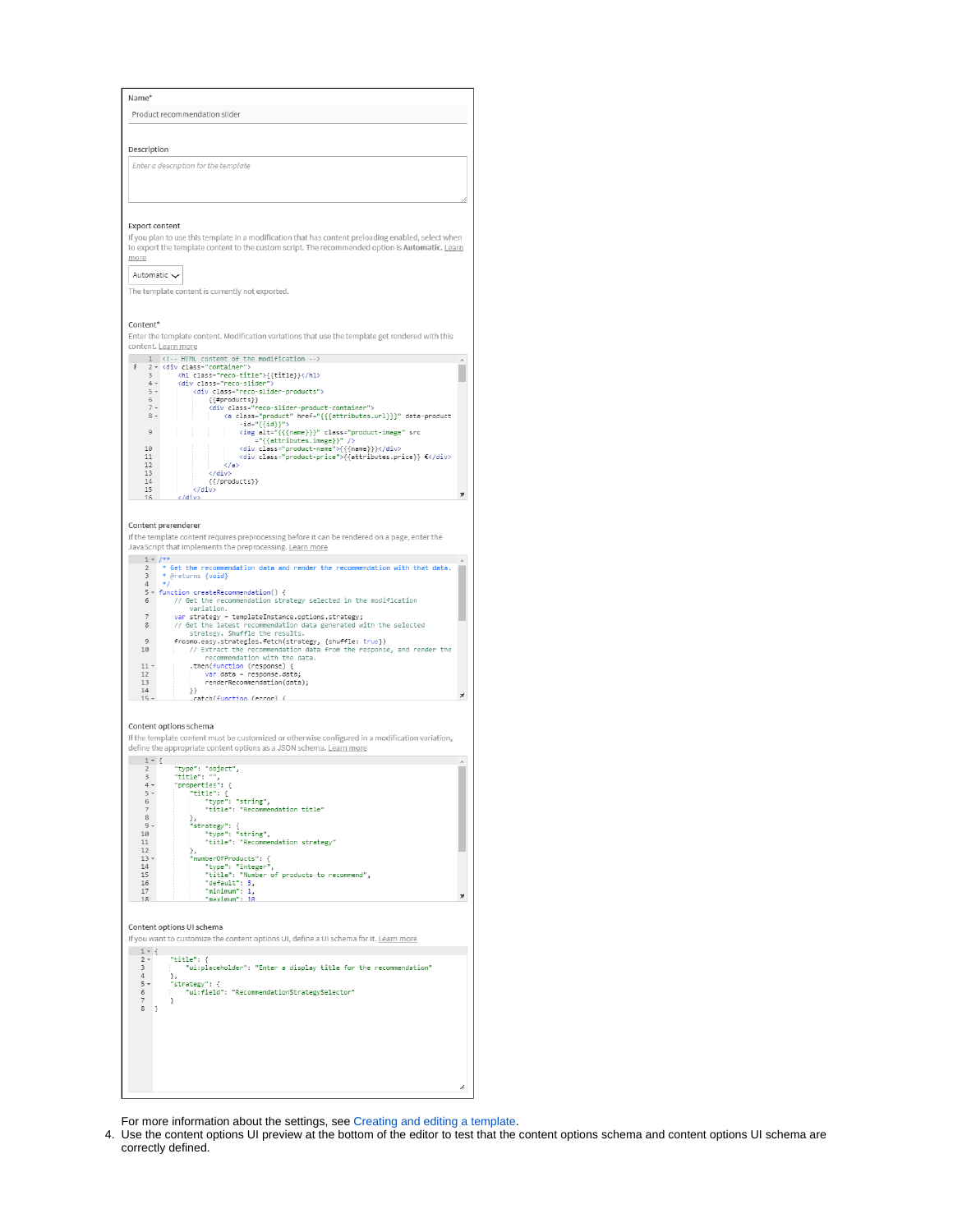The preview is fully interactive, so any changes you make to the schemas are automatically reflected in the preview. You can also set the content options in the preview as you would in the actual content options UI, and you can see a preview of the JSON object generated based on the set values.

The following figure shows the content options UI preview for template.

| Content options UI preview<br>The following is a live, interactive preview of the content options UI as rendered based on the<br>content options schema and content options UI schema. Below the UI, is a preview of the JSON<br>object generated from the values set in the UI. |
|----------------------------------------------------------------------------------------------------------------------------------------------------------------------------------------------------------------------------------------------------------------------------------|
| Recommendation title*                                                                                                                                                                                                                                                            |
| Trending in category                                                                                                                                                                                                                                                             |
| Recommendation strategy*                                                                                                                                                                                                                                                         |
| [category] Trending in category $\vee$                                                                                                                                                                                                                                           |
| Number of products to recommend*<br>10                                                                                                                                                                                                                                           |
| "numberOfProducts": 10,<br>"title": "Trending in category",<br>"strategy": "trending-in-category"                                                                                                                                                                                |

5. Click **Save**.

You have created the template. You can now use the template in a modification to display the template content.

# <span id="page-9-0"></span>Displaying the recommendation

When a visitor navigates to a product category page, they see a recommendation for up to 10 trending products in that category.

For example purposes, let's assume that a product category page can be identified by /category/ in the page URL, and that the page header is contained in a <div class="page-header"> element. You'll place the recommendation slider below the header on every category page.

| <b>Shop By Category</b>                            | Blog<br>Account                                     | Pages                                          |                                             |                                            |                                                                       |
|----------------------------------------------------|-----------------------------------------------------|------------------------------------------------|---------------------------------------------|--------------------------------------------|-----------------------------------------------------------------------|
| Power Tools<br>Home<br><b>Power Tools</b>          |                                                     |                                                |                                             |                                            | <div class="page-header"></div>                                       |
|                                                    |                                                     | <b>Trending in category</b>                    |                                             |                                            |                                                                       |
| SALE                                               | SALE                                                |                                                |                                             |                                            | Recommendation slider placement<br>Recommendation slider modification |
| Electric Planer Brandix<br>KL370090G 300 Watts     | IRadix DPS3000SY 2700<br>Watts                      | Drill Screwdriver Brandix<br>ALX7054 200 Watts | Brandix Router Power Tool<br>2017ERXPK      | Brandix Electric Jigsaw<br>JIG7000BO       |                                                                       |
| €509.32 €749.00<br>Add to cart<br>In stock, 7 left | €580.83 €1019.00<br>Add to cart<br>In stock. 6 left | €850.00<br>Add to cart<br>In stock. 9 left     | €1700.00<br>Add to cart<br>In stock. 7 left | €290.00<br>Add to cart<br>In stock. 4 left |                                                                       |
|                                                    |                                                     |                                                |                                             |                                            |                                                                       |

**Figure: Recommendation slider below the page header on a product category page (click to enlarge)**

The URL scheme, content layout, and source code structure of a product category page on your site almost certainly differ from the above. You Λ could also use a trigger instead of a URL matcher to identify category pages, and you might want to place the recommendation slider differently.

#### To display the recommendation:

1. [Create the recommendation slider placement.](#page-10-0)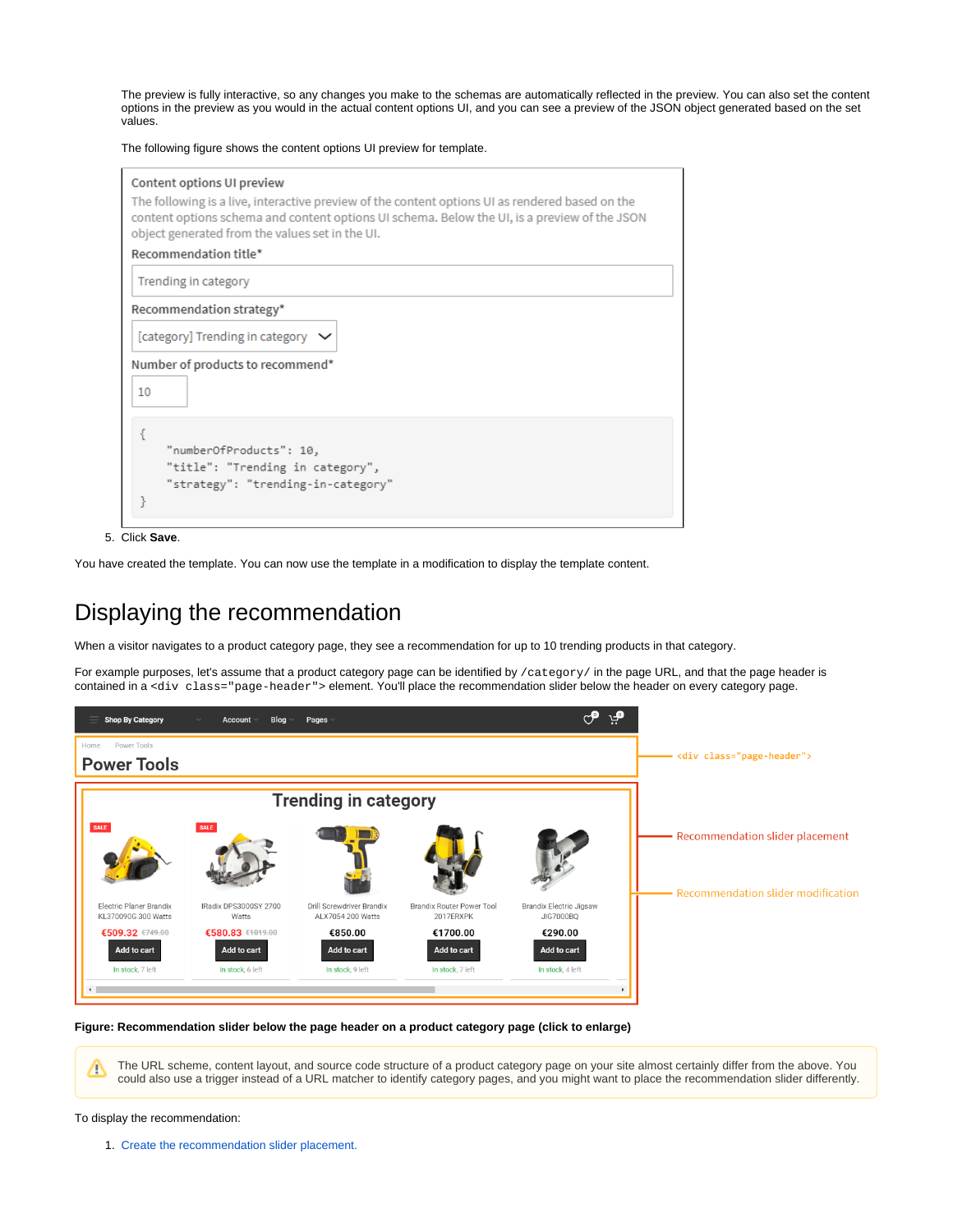2. [Create the recommendation slider modification.](#page-10-1)

### <span id="page-10-0"></span>Creating the recommendation slider placement

To create the recommendation slider placement:

- 1. In the Control Panel, select **Modifications > Placements**.
- 2. Click **Create placement**.
- 3. Define the following settings:
	- **Name**: Enter "Category page Recommendation".
	- **Target element**: Select **CSS selector**, and enter "div.page-header" as the selector name.
	- **Display method**: Select **After element**.
	- **URL matcher**: Click **Add new rule**. Since only product page URLs contain /category/ in their path, define the following rule: **Page**  path contains /category/. This means that the placement is valid for a page only when the page URL path contains "/category/".

The target element, display method, and URL matcher together place the modification below the page header on every product category page.

| Category page - Recommendation<br>Description<br>Target element*<br>Enter the selector for the web page element or elements in relation to which the modification<br>content is to be placed in the page code. Learn more<br>CSS selector<br>div.page-header<br>$\check{ }$<br>Display method*<br>Select how the modification content is placed in relation to the target element in the page code.<br>Learn more<br>After element<br>URL matcher<br>To use the modification content only on selected pages of the site, define one or more URL rules for<br>the placement. Learn more<br>×<br>Page path<br>contains<br>/category/<br>$\check{ }$<br>$\check{ }$ | Name* |
|------------------------------------------------------------------------------------------------------------------------------------------------------------------------------------------------------------------------------------------------------------------------------------------------------------------------------------------------------------------------------------------------------------------------------------------------------------------------------------------------------------------------------------------------------------------------------------------------------------------------------------------------------------------|-------|
|                                                                                                                                                                                                                                                                                                                                                                                                                                                                                                                                                                                                                                                                  |       |
|                                                                                                                                                                                                                                                                                                                                                                                                                                                                                                                                                                                                                                                                  |       |
|                                                                                                                                                                                                                                                                                                                                                                                                                                                                                                                                                                                                                                                                  |       |
|                                                                                                                                                                                                                                                                                                                                                                                                                                                                                                                                                                                                                                                                  |       |
|                                                                                                                                                                                                                                                                                                                                                                                                                                                                                                                                                                                                                                                                  |       |
|                                                                                                                                                                                                                                                                                                                                                                                                                                                                                                                                                                                                                                                                  |       |
|                                                                                                                                                                                                                                                                                                                                                                                                                                                                                                                                                                                                                                                                  |       |
|                                                                                                                                                                                                                                                                                                                                                                                                                                                                                                                                                                                                                                                                  |       |
|                                                                                                                                                                                                                                                                                                                                                                                                                                                                                                                                                                                                                                                                  |       |
|                                                                                                                                                                                                                                                                                                                                                                                                                                                                                                                                                                                                                                                                  |       |
|                                                                                                                                                                                                                                                                                                                                                                                                                                                                                                                                                                                                                                                                  |       |
|                                                                                                                                                                                                                                                                                                                                                                                                                                                                                                                                                                                                                                                                  |       |
|                                                                                                                                                                                                                                                                                                                                                                                                                                                                                                                                                                                                                                                                  |       |
|                                                                                                                                                                                                                                                                                                                                                                                                                                                                                                                                                                                                                                                                  |       |
|                                                                                                                                                                                                                                                                                                                                                                                                                                                                                                                                                                                                                                                                  |       |
|                                                                                                                                                                                                                                                                                                                                                                                                                                                                                                                                                                                                                                                                  |       |
|                                                                                                                                                                                                                                                                                                                                                                                                                                                                                                                                                                                                                                                                  |       |
|                                                                                                                                                                                                                                                                                                                                                                                                                                                                                                                                                                                                                                                                  |       |
|                                                                                                                                                                                                                                                                                                                                                                                                                                                                                                                                                                                                                                                                  |       |
|                                                                                                                                                                                                                                                                                                                                                                                                                                                                                                                                                                                                                                                                  |       |
|                                                                                                                                                                                                                                                                                                                                                                                                                                                                                                                                                                                                                                                                  |       |
|                                                                                                                                                                                                                                                                                                                                                                                                                                                                                                                                                                                                                                                                  |       |
| Add new rule                                                                                                                                                                                                                                                                                                                                                                                                                                                                                                                                                                                                                                                     |       |

For more information about the settings, see [Creating and editing a placement](https://docs.frosmo.com/display/ui/Creating+and+editing+a+placement#Creatingandeditingaplacement-Placementsettings).

4. Click **Save**.

You have created the placement. You can now use the placement in a modification.

### <span id="page-10-1"></span>Creating the recommendation slider modification

To create and activate the recommendation slider modification:

- 1. In the Control Panel, select **Modifications > Overview**.
- 2. Click **Create modification**.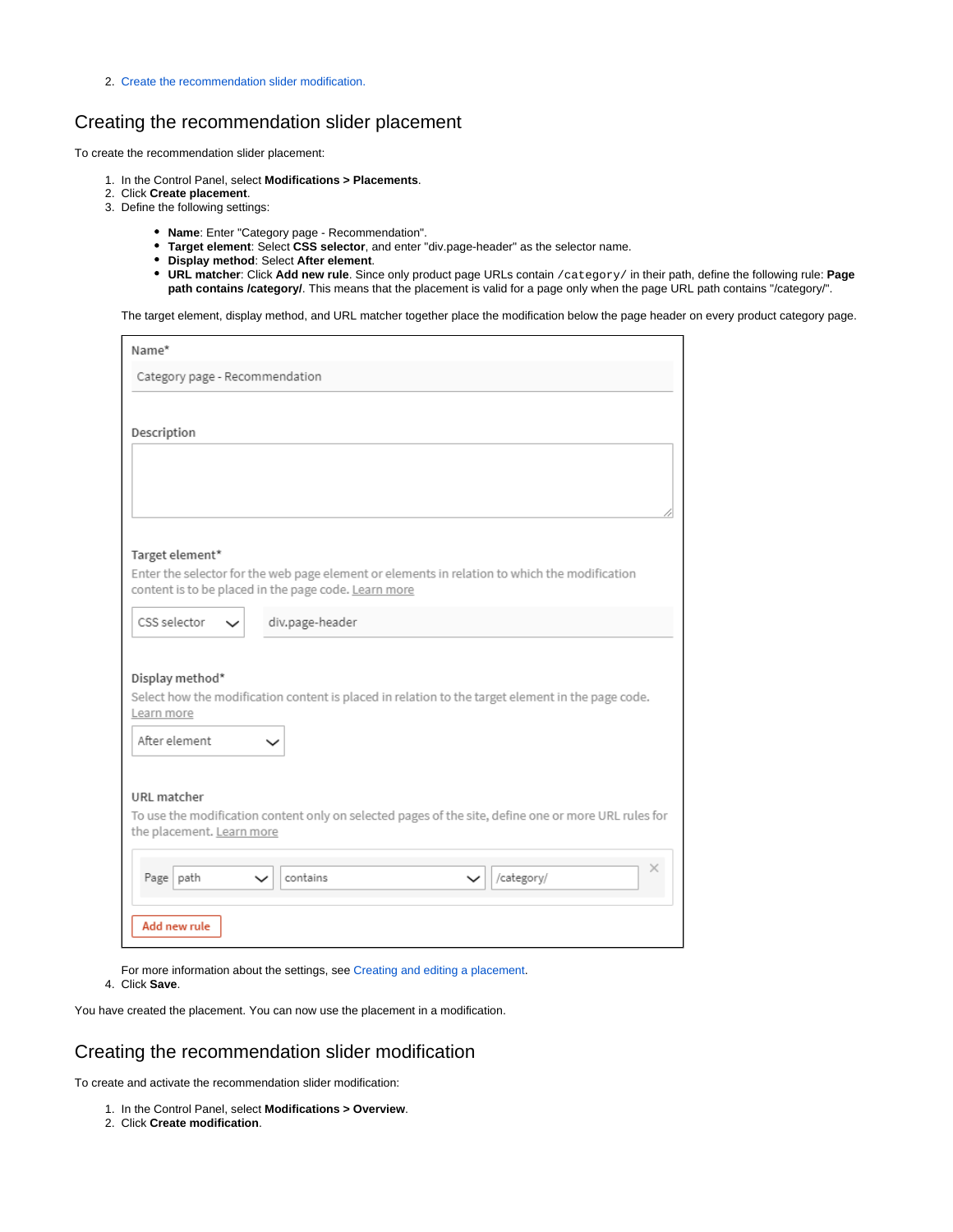3. Enter "Category page - Recommendation - Trending in category" as the modification name, select **Personalization** as the modification case, and click **Create**.

| Name*                                                                                                                                                                                                                 |
|-----------------------------------------------------------------------------------------------------------------------------------------------------------------------------------------------------------------------|
| Category page - Recommendation - Trending in category                                                                                                                                                                 |
|                                                                                                                                                                                                                       |
| $Case*$                                                                                                                                                                                                               |
| The case determines the number of variations the modification can have, and how the distribution<br>between the variations is defined. You cannot change the case without duplicating the<br>modification. Learn more |
| A/B test<br>Test two or more content variations for the same modification.                                                                                                                                            |
| Multi-armed bandit<br>Test multiple content variations for the same modification, and dynamically select the best-<br>performing variation.                                                                           |
| Personalization<br>Create a single piece of content that you can personalize.                                                                                                                                         |
|                                                                                                                                                                                                                       |
| Description<br>Enter a description for the modification. For an A/B test modification, this should be a hypothesis                                                                                                    |
| that defines the problem, proposed solution, and expected result for the test.                                                                                                                                        |
|                                                                                                                                                                                                                       |
|                                                                                                                                                                                                                       |
|                                                                                                                                                                                                                       |
|                                                                                                                                                                                                                       |
| <b>Create</b><br>Cancel                                                                                                                                                                                               |

You could also select another case, but since this modification needs only the one variation, **Personalization** is the natural choice here.

4. Select the placement for the modification: For more information about the settings, see [Creating and editing a modification.](https://docs.frosmo.com/display/ui/Creating+and+editing+a+modification)

a. In the **Basic settings** view, in the **Placement** section, click **Select placement**.

| Placement*                                                   |  |
|--------------------------------------------------------------|--|
| You must select a placement for the modification. Learn more |  |
| Select placement                                             |  |

b. Select the placement you created for the recommendation slider.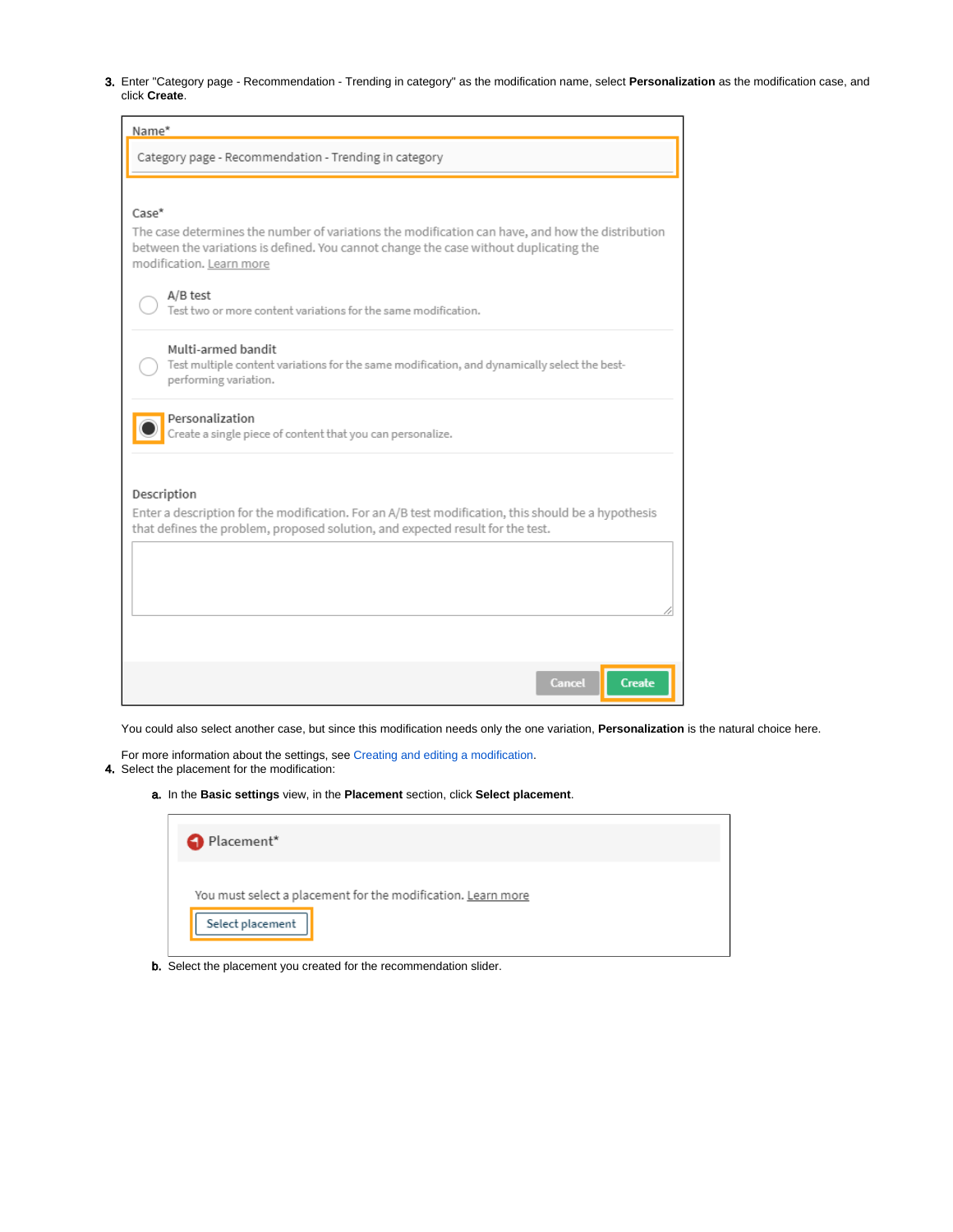| Search placements                      | <b>Create placement</b> | Sort by: ID (creation time) $\vee$ |
|----------------------------------------|-------------------------|------------------------------------|
| Expand all / Collapse all              |                         |                                    |
| Category page - Recommendation<br>9827 |                         |                                    |
| Product page - Recommendation<br>9740  |                         |                                    |
| Home page - Header logo<br>8058        |                         |                                    |

c. Click **Save**.

- For more information about the settings, see [Defining the placement for a modification](https://docs.frosmo.com/display/ui/Defining+the+placement+for+a+modification).
- 5. Define the content for the modification:
	- a. In the **Basic settings** view, in the **Content** section, click the variation name.

| <b>Q</b> Content*  |                           |
|--------------------|---------------------------|
| Variation 1 - HTML | Inactive<br>(             |
| Comparison group   | <b>Active</b><br>10%<br>( |

- b. In the **Variation settings** section, click **Select type**.
- c. In the **Content templates** list, select the template you created for the recommendation slider, and click **Select**.

| Custom content<br>Define your own CSS, HTML, and JavaScript content in a content editor. |               |               |
|------------------------------------------------------------------------------------------|---------------|---------------|
| Original content<br>Create a variation to track the original page content.               |               |               |
| $\vee$ Content templates                                                                 |               |               |
| Hero banner                                                                              |               |               |
| Product recommendation slider                                                            |               |               |
| Subscription button                                                                      |               |               |
|                                                                                          |               |               |
|                                                                                          | <b>Cancel</b> | <b>Select</b> |

d. In the **Content options** section, define the content options. You must define **Recommendation title**, **Recommendation strategy**, and **N umber of products to recommend**. Enter an appropriate title, select the strategy you created for trending products, and set the number of products to 10. Feel free to try out other values for the number of products.